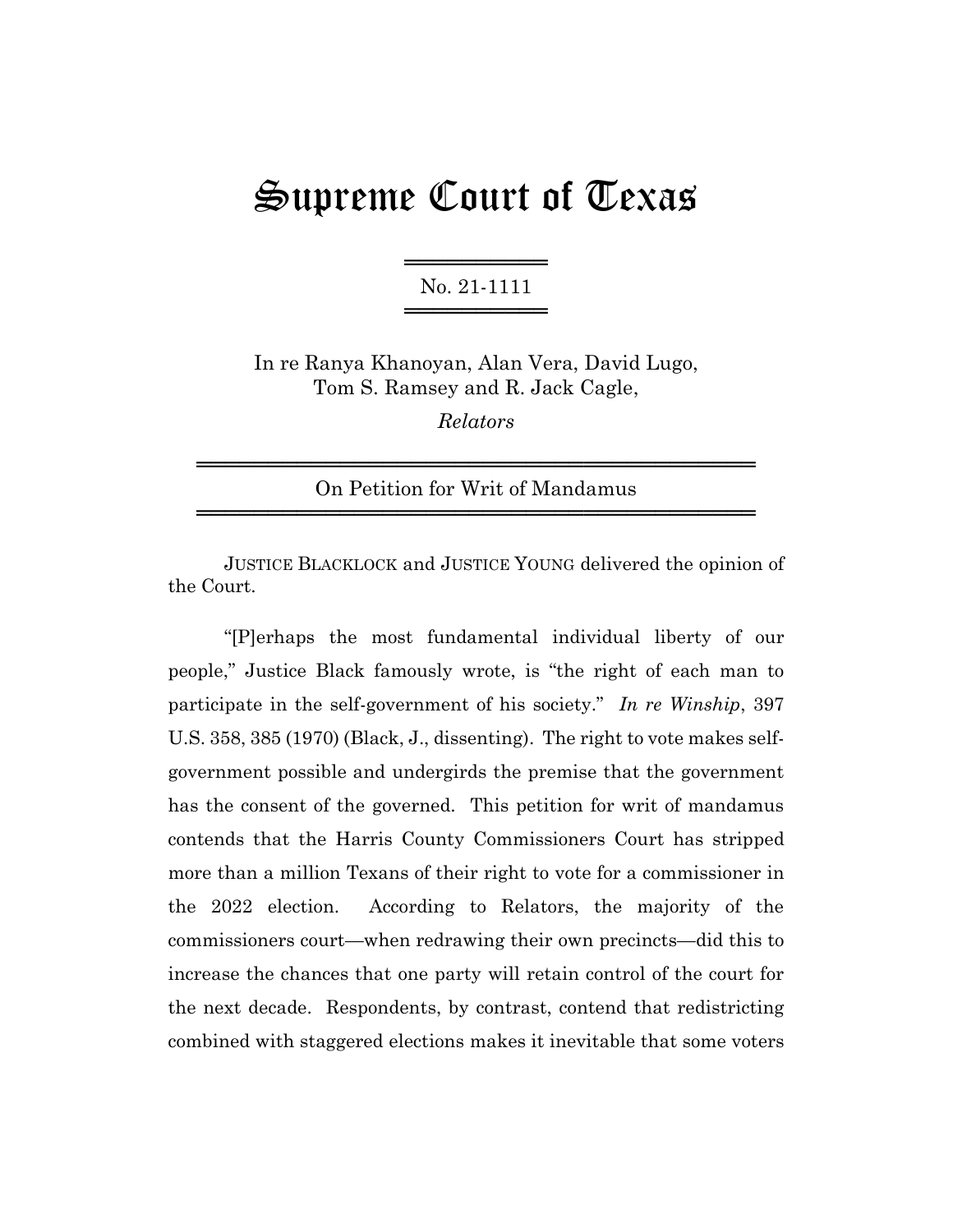who would have voted in 2022 under an old map will end up voting in 2024 under a new map. They claim that the commissioners court has substantial discretion in drawing the precinct lines, that the reasons for drawing the lines as they did reflect rational considerations (like unifying rather than dividing "communities of interest" within common precincts), and that, in any event, this Court lacks jurisdiction because no Relator has standing and because of other obstacles peculiar to the posture of this litigation.

We deny the petition for writ of mandamus, but we do not do so lightly or summarily. Our decision implies no endorsement, affirmation, or other view of the redrawn map of precincts challenged here. Nor do we suggest that mandamus would never be an appropriate vehicle to resolve this question or ones like it. Our narrow holding is that this mandamus petition, under the circumstances we describe below, cannot go forward under settled precedents that sharply limit judicial authority to intervene in ongoing elections.

To begin, the executive and legislative branches of government are the primary managers of our state's elections. They, no less than the courts, are sworn to uphold the Constitution and the laws. Texas courts do not sit as general overseers of election processes; they sit only to resolve any concrete and justiciable disputes that may arise. A party with such a dispute certainly has access to judicial resolution. But for a court to resolve an election dispute, the court must receive the case early enough to order relief that would not disrupt the larger election.

This Court, like the U.S. Supreme Court, therefore has repeatedly explained that invoking judicial authority in the election context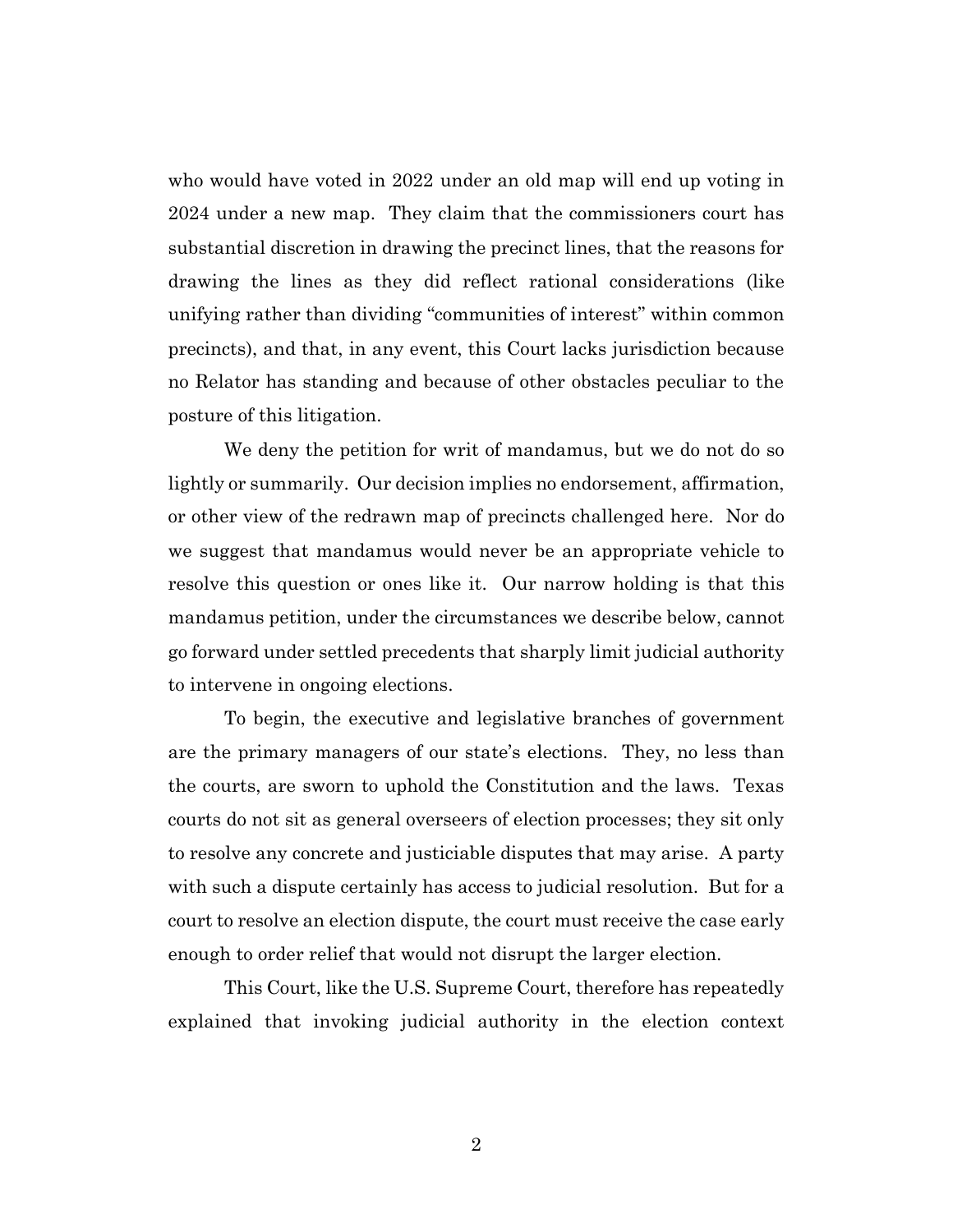requires unusual dispatch—the sort of speed not reasonably demanded of parties and lawyers when interests less compelling than our society's need for smooth and uninterrupted elections are at stake.<sup>1</sup> Time is particularly of the essence if a lawsuit seeks judicial action that may prevent the election from happening on time. Like the courts themselves, all parties must minimize delays in this context. Avoidable delays, in particular, may be fatal to the courts' ability to proceed at all. 2

Another corollary is likewise true: as the risk of judicial interference with an election rises, so does the duty of the party invoking judicial power to explain with precision how any relief will affect that election and the larger structure of our state's election machinery. At a bare minimum, a party who asks a court to take action that could disrupt the election calendar after the election process has begun has the duty to explain the practical consequences of the requested judicial action. That explanation must contain sufficient detail to allow the

<sup>1</sup> *See, e.g.*, *Purcell v. Gonzalez*, 549 U.S. 1, 4–6 (2006) (per curiam) (refusing to allow judicial interference in electoral rules in light of an imminent election); *In re Hotze*, 627 S.W.3d 642, 645–46 (Tex. 2020) (orig. proceeding) (citing *Purcell* and other cases to explain refusal to interfere in an imminent election through mandamus); *In re Francis*, 186 S.W.3d 534, 541 n.32 (Tex. 2006) (orig. proceeding) ("[C]ourts generally should not delay an election."); *In re Gamble*, 71 S.W.3d 313, 318 (Tex. 2002) (orig. proceeding) ("Generally, courts will not exercise equitable powers when their exercise may delay the election."); *Blum v. Lanier*, 997 S.W.2d 259, 263 (Tex. 1999) ("It is well settled that separation of powers and the judiciary's deference to the legislative branch require that judicial power not be invoked to interfere with the elective process.").

<sup>2</sup> Similarly, a party that thinks that an opponent is engendering delay to make a case impossible for the courts to resolve may need to seek anticipatory relief, or at least make a clear record of doing everything practicable to not contribute to the delay.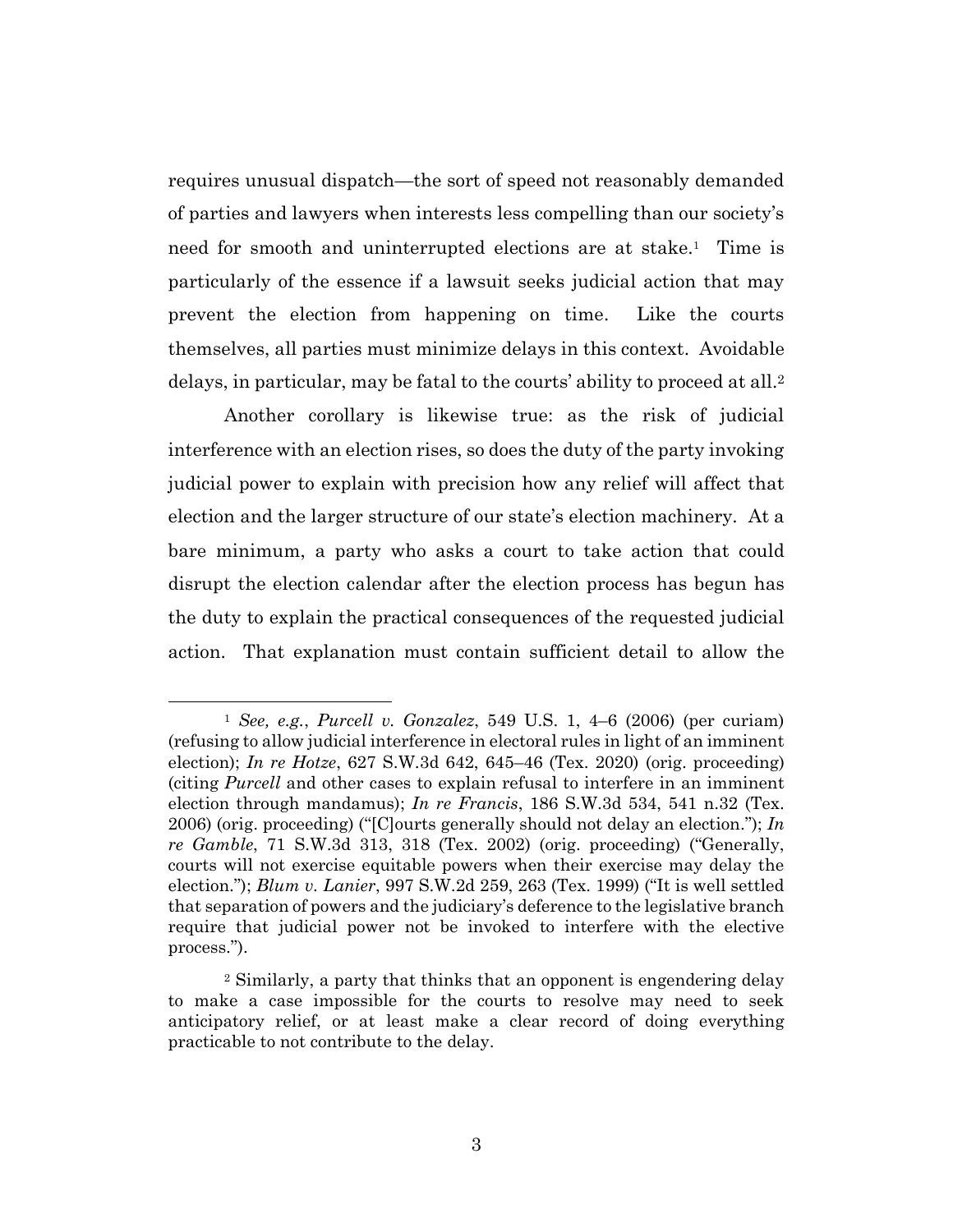Court to weigh the need for the requested relief against the burdens the relief would impose on the election process and on the rights of other Texans.

These principles are not novel. Courts at every level, including the U.S. Supreme Court and this Court, have declined to implement even "seemingly innocuous" alterations to election laws on the eve of an election, let alone after one has begun. *Democratic Nat'l Comm. v. Wis. State Legislature*, 141 S. Ct. 28, 31 (2020) (Kavanaugh, J., concurring); *see In re Hotze*, 627 S.W.3d 642, 646 (2020) ("[C]ourt changes of election laws close in time to the election are strongly disfavored.") (quoting *Tex. All. for Retired Ams. v. Hughs*, 976 F.3d 564, 567 (5th Cir. 2020)); *see also Republican Nat'l Comm. v. Democratic Nat'l Comm.*, 140 S. Ct. 1205, 1207 (2020) (per curiam) (holding that a lower court errs when it changes election laws on the eve of the election without sufficient showing of constitutional burdens). All parties must move with maximum expedition so that the courts—which also must act quickly when properly called upon—do not themselves contribute to electoral confusion.

Expedition and precision in requesting relief help ensure that courts can never be converted, willingly or otherwise, into a partisan tool for one side or the other. Those requirements reduce the incentives for partisan adversaries to lie in wait with lawsuits that create chaos. To be clear, we do not charge Relators here with any such intention. We simply note that the rules are demanding because such conduct would otherwise go undeterred. Courts must follow the same, exacting standards in all cases.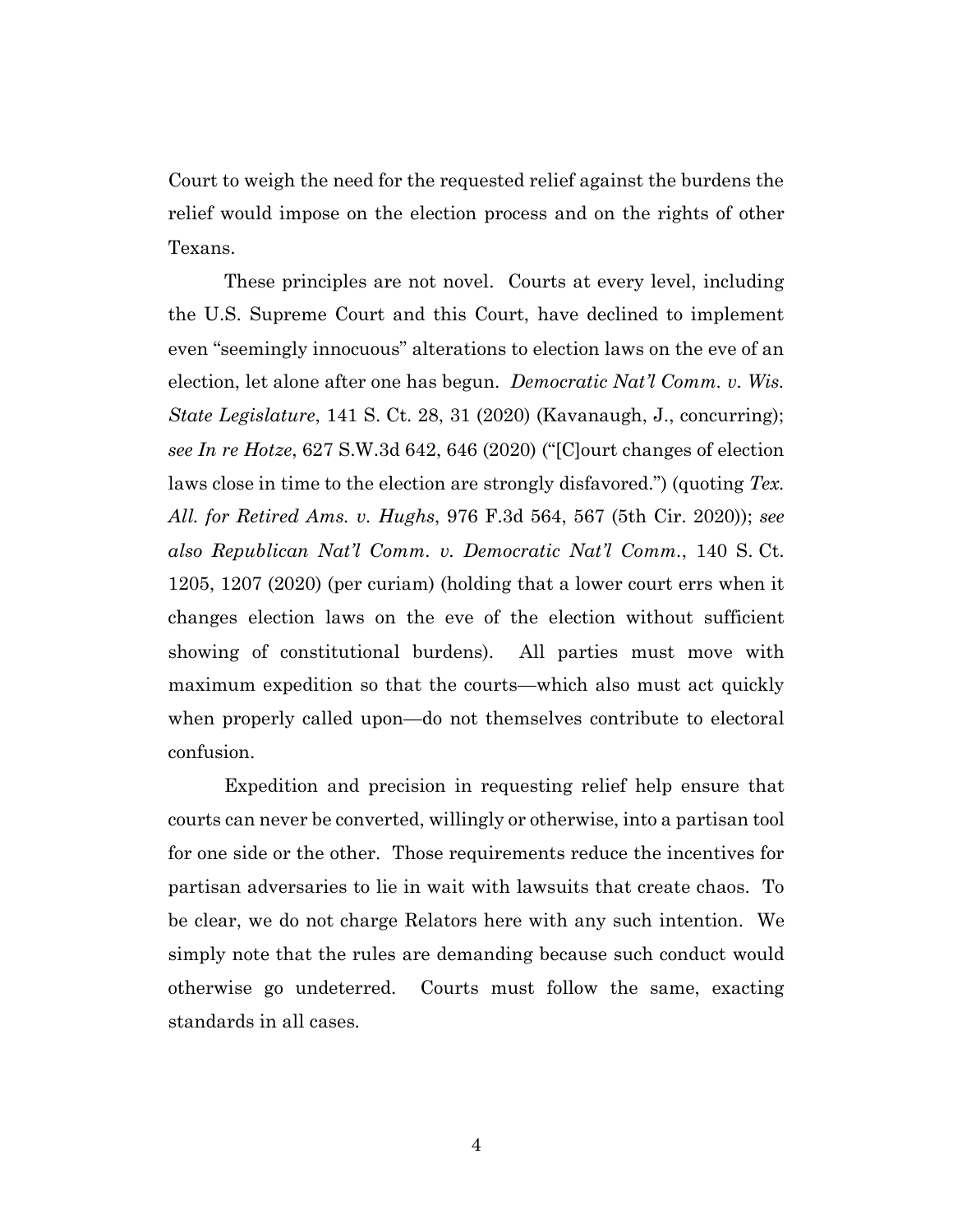These principles leave us no option but to deny the petition. The Harris County Commissioners Court held a series of hearings leading up to the passage of the map at issue. That court passed the map on October 28, 2021.3 Relators sued three weeks later, on November 16. The district court held a hearing on November 29 to consider Relators' request for a temporary restraining order, which the court denied during the hearing. On December 22, at a hearing to consider Relators' application for a temporary injunction and Respondents' plea to the jurisdiction, Relators rightly asked the district judge to proceed quickly so that they could appeal. The judge obliged by signing an order granting Respondents' plea to the jurisdiction at the end of the hearing. Relators then recognized that an interlocutory appeal would leave insufficient time for the courts to resolve the merits and grant them any relief, and so on December 23, they instead filed an original petition for writ of mandamus in this Court.

The time frame is a particularly acute concern. When an election's imminence will likely implicate the judicial limitations on granting relief described above, litigants often have some options to accelerate the process. For example, litigants who choose to proceed in the district court, and file promptly in that court, may respectfully alert that court that, due to the emergency nature of the litigation, they will feel constrained to file a mandamus petition to prevent the loss of their

<sup>3</sup> By contrast, the Texas Legislature redistricted federal congressional seats, both houses of the legislature itself, and other districts by October 19. The record and briefing before us do not appear to explain why Harris County, with only four precincts, did not finish its work much sooner than the legislature did instead of nine days afterwards.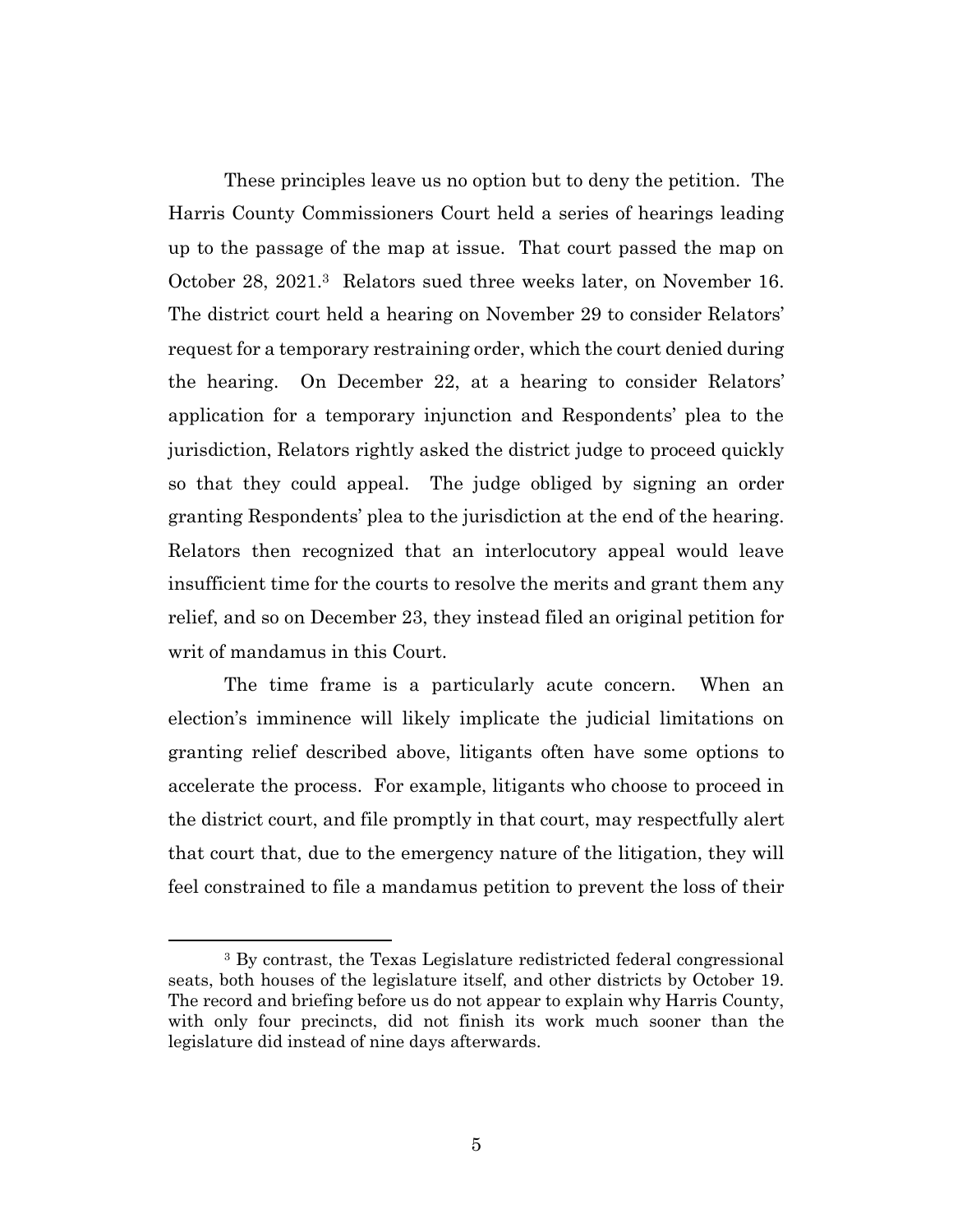claimed rights if they have not received a ruling by a specified date. If such a filing becomes necessary, the case can come to the appellate courts' attention sooner. Or if the urgency makes proceeding in a district court impracticable, a litigant with statutory authority to do so may file an original mandamus petition in an appellate court, accompanied by a factual record that establishes the nature of the violation and justifies the requested relief. Such mechanisms may enable courts to address claims without interfering with an impending or ongoing election.

But no amount of expedited briefing or judicial expediency at this point can change the fact that the primary election for 2022 is already in its early stages. It began on November 13 with the opening of the filing period for candidates based on the now-challenged map. That filing period ended on December 13. The period for ballot access has closed. Ballots must be finalized very soon to comply with deadlines for mailing ballots to military and overseas voters. This Court and other Texas courts are duty-bound to respond quickly to urgent cases that warrant expedited proceedings, but even with utmost judicial speed, any relief that we theoretically could provide here would necessarily disrupt the ongoing election process.

Relators do not suggest any relief that could avoid these practical consequences. As far as we can see, they have asked us only to enjoin the use of the map enacted by the commissioners court. But wiping away that map would only leave the preexisting map—one that Relators agree violates *federal* law because of the disparity in size among the precincts based on a decade of uneven population growth throughout Harris County. Enjoining the current map, the County assures us,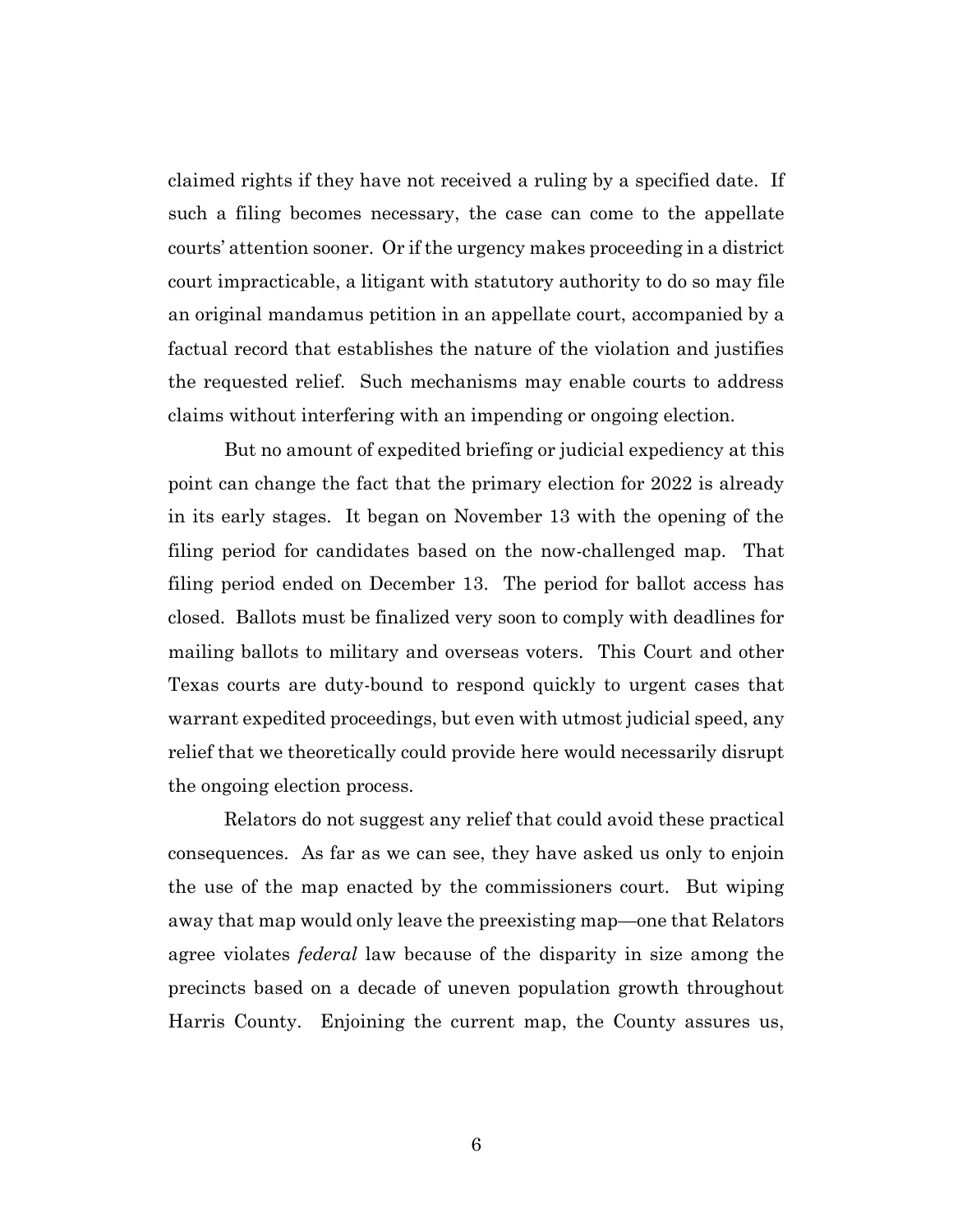would bring dire consequences. The affidavits attached to Respondents' brief—including affidavits from the Texas Secretary of State's office drawn from contemporaneous litigation—all state that disruptions to the election at this point would be "catastrophic."<sup>4</sup> Should Relators be successful here, the requested relief could prevent the election from going forward on time and, at the very least, insert a great deal of confusion into this election cycle. Relators do not argue to the contrary.<sup>5</sup> This is an original mandamus proceeding brought in this Court with a bare record that contains only allegations—some of which are not disputed, but many of which are. Ordering the requested relief on the paltry record before this Court would be an irresponsible shot in the dark.

Relators claim to be in possession of an alternative map that lawfully redraws precincts without excluding any voter from consecutive county-commissioner elections. This map was not presented to the commissioners court, the district court, the Respondents, or this Court, and it is unclear how this map could become law.

Would this Court order its production and then its use? Some other court? Would the commissioners court have to meet to enact a new map? Would the commissioners court be obligated to adopt it, or would that court have the traditional discretion to consider other factors in

<sup>4</sup> Resp. Br. App'x 6 (Decl. of Brian Keith Ingram), ¶¶6–12; *see also* Resp. Br. App'x 7 (Decl. of Bruce Sherbet), ¶¶14–16 (describing the scope of the disruption should a court grant relief); App'x 8 (Decl. of David Blackburn),  $\P\P9-10$  (same); App'x 9 (Decl. of Staci Decker),  $\P\P11-12$  (same).

<sup>5</sup> Respondents filed their brief and supporting affidavits on December 30, 2021. Relators did not file anything in reply.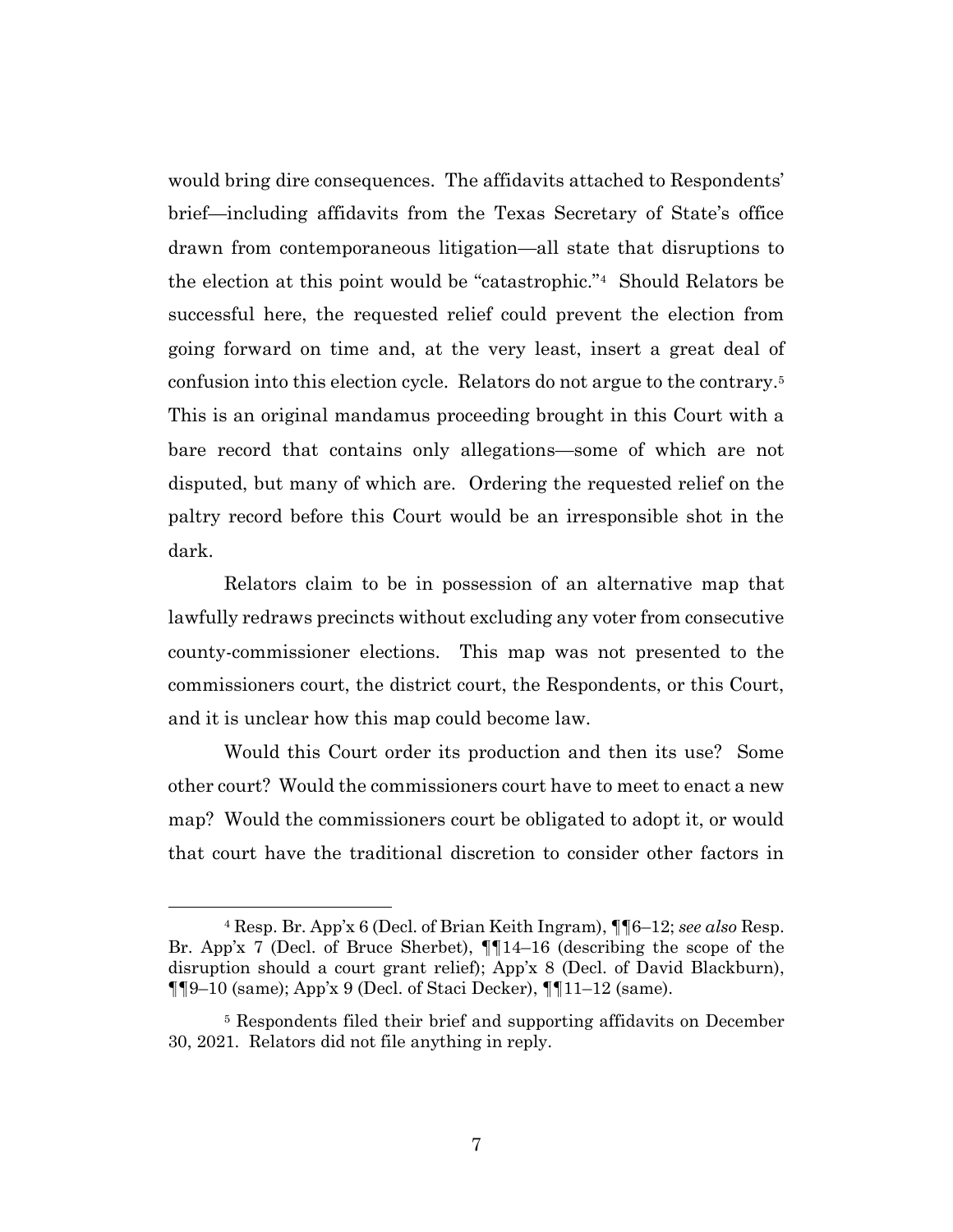determining the boundaries between precincts? Would a new candidate filing period be required? Would the commissioners' primary elections be delayed and conducted separately from other primaries? Would, as Respondents contend, relief here also throw the elections in many other Texas counties into disarray?6 We lack answers to these questions.<sup>7</sup> Nor do the parties' filings provide any guidance on whether and how elections for the commissioners court could lawfully be held on schedule if the existing lines are judicially invalidated at this late date.

Both because of where we are in the electoral calendar and because of the likelihood of substantial harm that would flow from any judicial action, the relief that Relators seek transgresses this Court's settled limits on judicial interference with elections. Other potential but unsought relief *might* have mitigated such concerns. For example, an order requiring *all* precincts to stand for election in 2022 would eliminate any concerns about disenfranchisement—but would not address the perceived political gerrymandering that Relators claim

<sup>6</sup> No county believed itself to be subject to the rule that Relators propose here when drawing precinct lines. Granting relief in this case, therefore, would at least *threaten* to upend elections in many other counties. We do not know how many other counties drew maps that moved more than the minimum number of people from precincts scheduled to vote in 2022. We would be hardpressed to impose a new map on Harris County on the ground that the map its commissioners enacted was unconstitutional yet insist that other counties continue to use maps that were equally unconstitutional, given that the disruption there would be no more than in Harris County.

<sup>7</sup> In fairness, Relators do not ask us to impose their map—they instead state that the map that they have simply shows that they "stand ready to assist with the passage of a plan that is valid in all respects." That offer, however, only opens the door to more questions of timing, logistics, and substantive requirements for generating and implementing "a plan that is valid in all respects."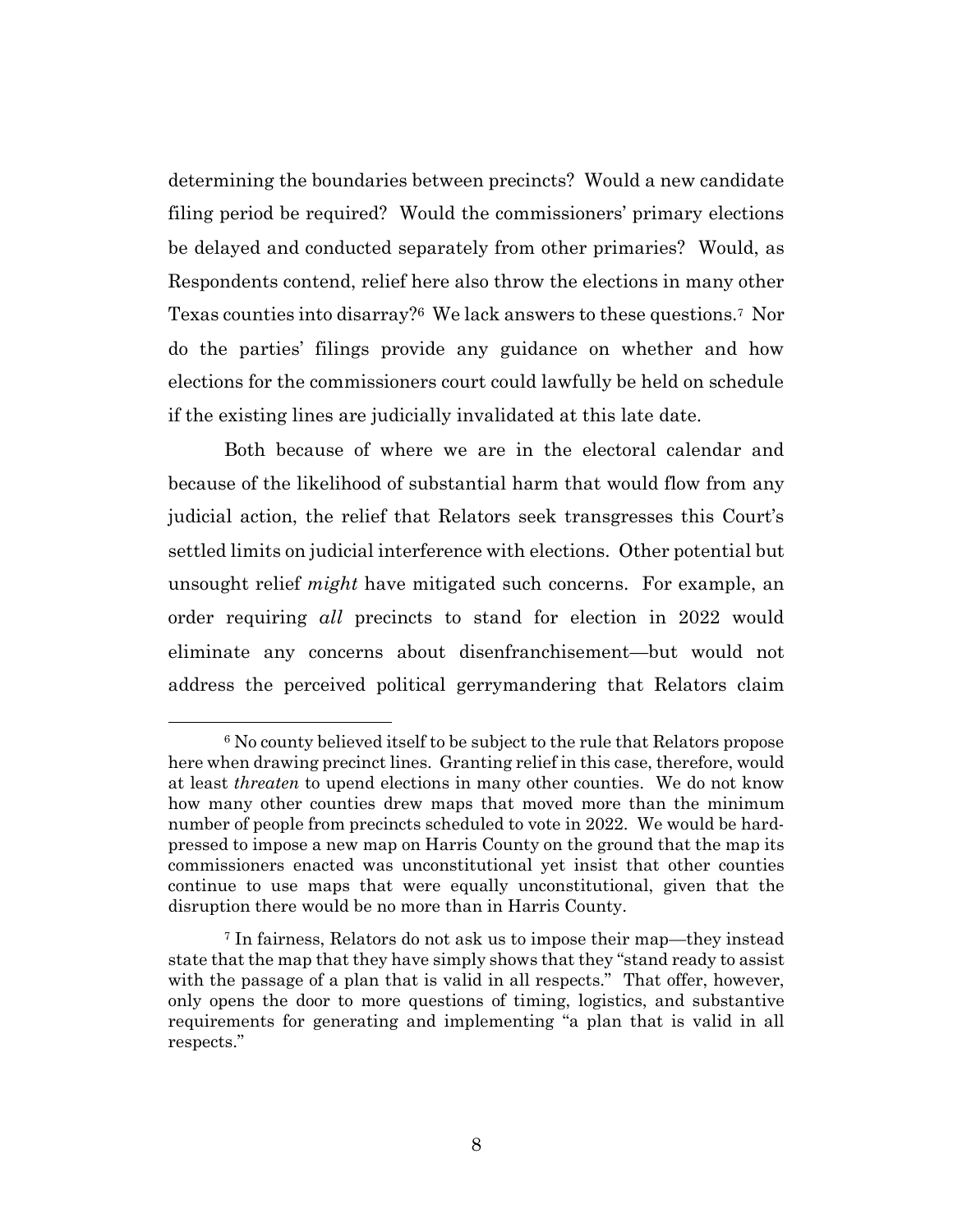motivated the new map. Opening ballot access at this late date for the two precincts that did not believe an election would be held until 2024 might have its own challenges—and Relators, in any event, did not request that relief, even in the alternative. *See Republican Nat'l Comm.*, 140 S. Ct. at 1207. 8

In some circumstances, litigants could present the courts with a clear violation of ministerial duties imposed by law, which—especially if brought early enough to avoid harm to the larger election—could lead to prompt judicial correction. But the petition here presents the opposite scenario—a highly uncertain issue of Texas constitutional law never before addressed by the courts of our state. Relators appear to argue that the Texas Constitution imposes an absolute duty, in the context of staggered elections, to eliminate or minimize the extent to which any voter must wait two years before again voting for a county commissioner. They acknowledge that it is sometimes inevitable that some voters will be unable to vote because of the combination of censusbased redistricting and staggered elections; those voters are "temporarily disenfranchised" in a sense. Many courts in the past have confronted similar objections to the redrawing of district lines in staggered-term systems. While we express no view on the matter, these other courts have rejected the claim that the temporary deferral of a

<sup>8</sup> We do not suggest that such an order is necessarily ever within the judicial authority, much less suggest that it would have been available if requested here. We simply note that it was not among the relief requested.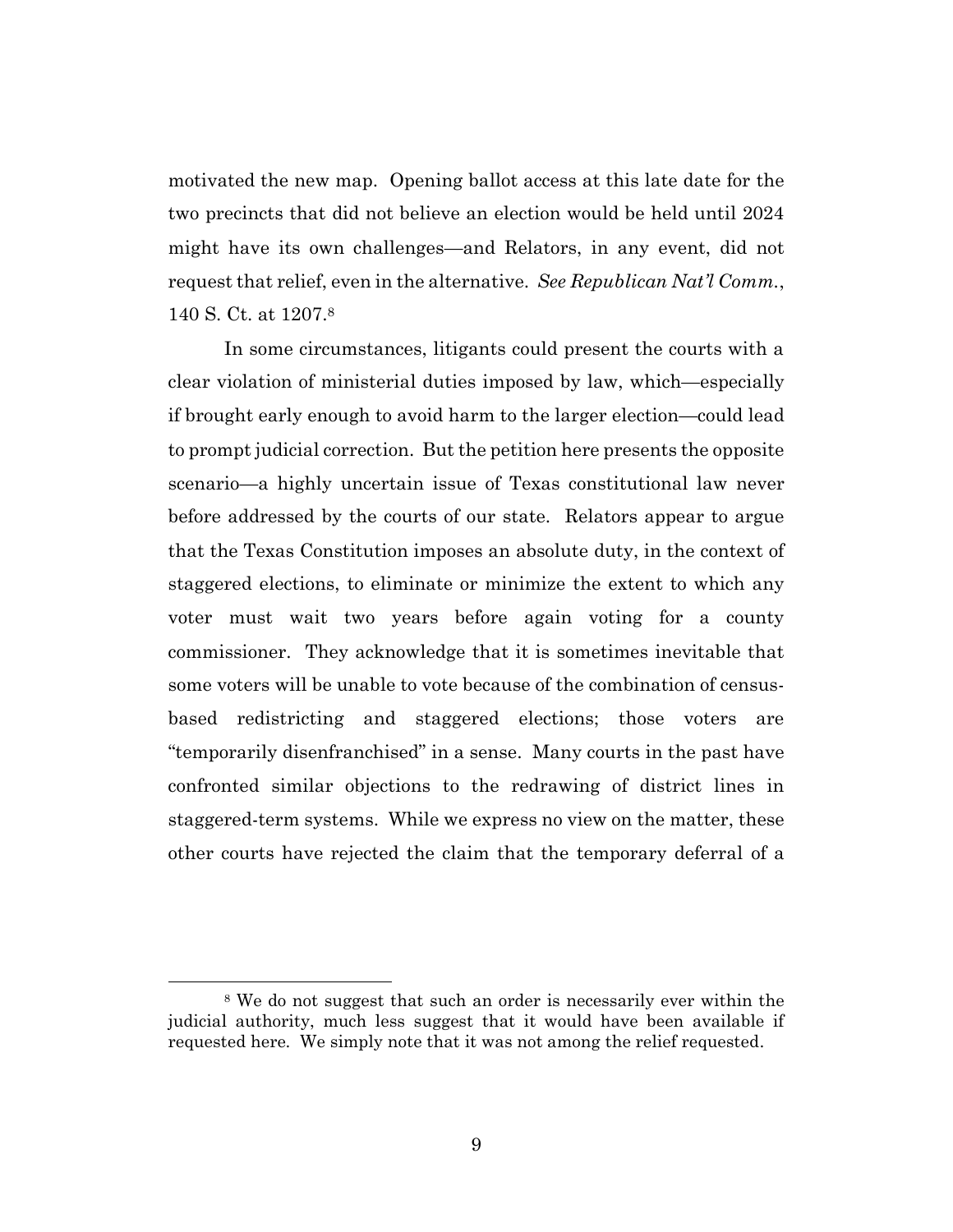voter's ability to vote due to the redistricting of a staggered-term legislative body violates the voter's constitutional rights.<sup>9</sup>

We note, moreover, that the Texas Constitution has not been blind to the consequences of combining staggered elections with reapportionment every decade following the census. We stagger elections for our senate—but following redistricting, *every* senate district is up for election. Then, as our Constitution requires, the senators draw lots to determine which of them will have a truncated two-year term rather than a full four-year term. Tex. Const. art. III, § 3. The People amended our Constitution in 1954 to extend county commissioners' terms to four years, Tex. Const. art. XVI, § 64, leading to staggered terms thereafter. But the Constitution does not expressly

<sup>9</sup> *Pate v. El Paso County*, 337 F. Supp. 95, 98 (W.D. Tex. 1970), *aff'd mem.* 400 U.S. 806 (1970); *Kahn v. Griffin*, 701 N.W.2d 815, 833–34 (Minn. 2005); *Griswold v. County of San Diego*, 32 Cal. App. 3d 56, 62 (Cal. Ct. App. 1973) (citing *Legislature v. Reincke*, 516 P.2d 6, 12 (Cal. 1973)); *see also Mader v. Crowell*, 498 F. Supp. 226, 230–31 (M.D. Tenn. 1980), *vacated on other grounds*, 444 U.S. 505 (1980); *Ferrell v. Oklahoma ex rel. Hall*, 339 F. Supp. 73, 82 (W.D. Okla. 1972), *aff'd mem.*, 406 U.S. 939 (1972); *Stout v. Bottorff*, 249 F. Supp. 488, 495 n.12 (S.D. Ind. 1965); *Barnett v. Boyle*, 250 N.W.2d 635, 638 (Neb. 1977); *People v. Lavelle*, 307 N.E.2d 115, 118 (Ill. 1974); *Marston v. Kline*, 301 A.2d 393, 398–99 (Penn. 1973); *Twilley v. Stabler*, 290 A.2d 636, 638 (Del. 1972); *Selzer v. Synhorst*, 113 N.W.2d 724, 732 (Iowa 1962); *Visnich v. Sacramento Cnty. Bd. of Educ.*, 37 Cal. App. 3d 684, 688 (Cal. Ct. App. 1974); *New Democratic Coal. v. Austin*, 200 N.W.2d 749, 753–55 (Mich. Ct. App. 1972); *Yates v. Kelly*, 274 A.2d 589, 591–93 (N.J. Super. Ct. 1971); *Anggelis v. Land*, 371 S.W.2d 857, 859 (Ky. Ct. App. 1963). One case does recognize a constitutional violation in similar circumstances, *Mayor & Council of Tuscon v. Royal*, 510 P.2d 394, 400 (Ariz. Ct. App. 1973), but that court ordered immediate elections in all seats; it did not enjoin the legislatively adopted map, as Relators request.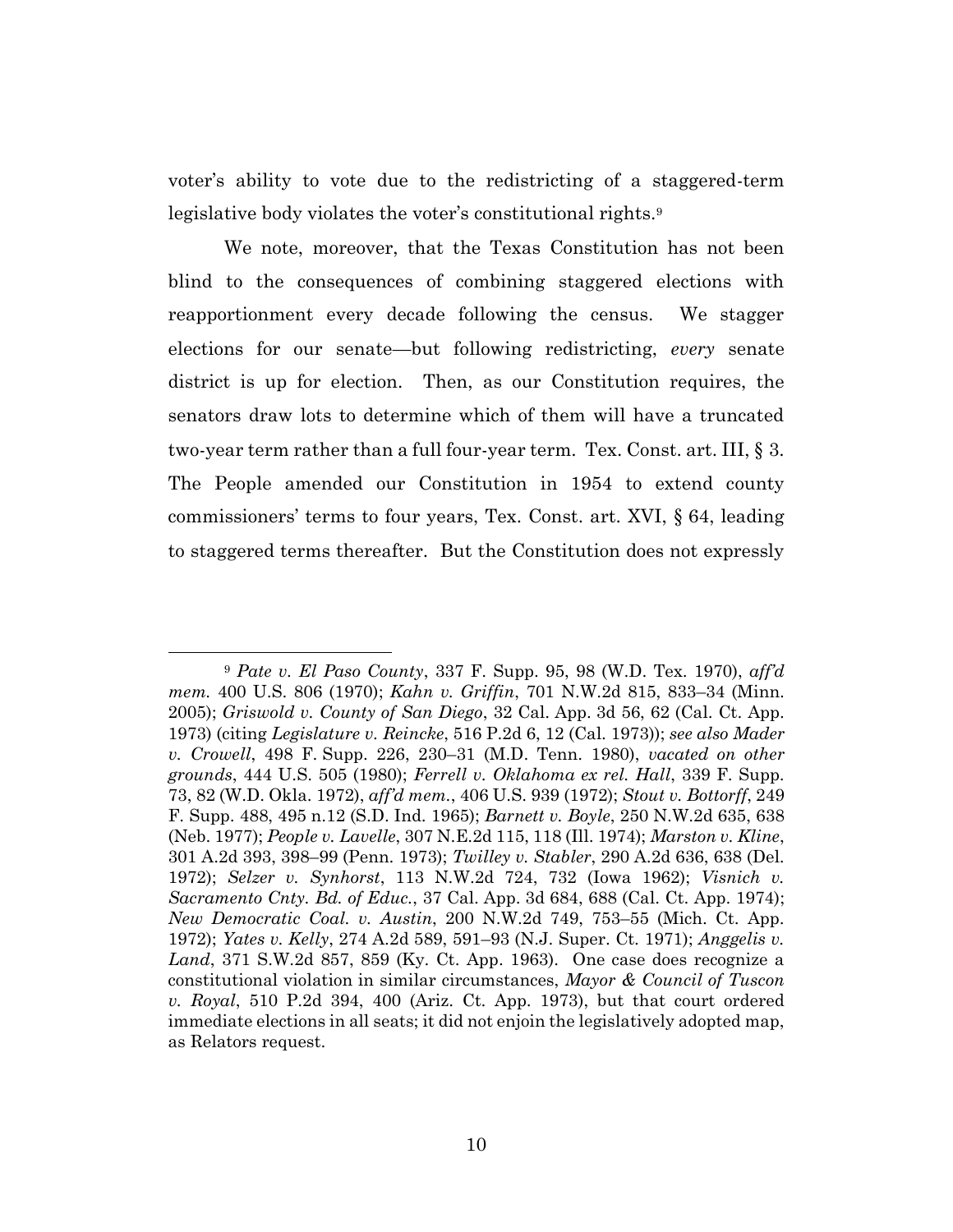include the same requirement that all commissioners stand for election simultaneously following a reapportionment.

In any event, the very fact that Relators propose a rule that never before has been part of Texas constitutional law<sup>10</sup> makes it especially challenging to grant relief in the context of a mandamus petition that arises under the circumstances here. To be abundantly clear, by denying the petition today, we do not dispute that the constitutional issue Relators raise is a serious question that warrants this Court's full consideration when properly presented. We do not prejudge the outcome. *See, e.g.*, *Purcell v. Gonzalez*, 549 U.S. 1, 5–6 (2006) (per

<sup>&</sup>lt;sup>10</sup> Multiple other considerations have been or could be used. Counties could also conclude, for example, that it would be better to get closer to actual numerical equality, and not embrace a 10% population disparity among precincts just because the law seems to allow that much. Likewise, unlike legislative districts, the precincts of Texas counties are unified by specific services, like maintenance of bridges and roads within the precinct. Perhaps counties try to draw lines so that each precinct can be efficient and effective. Counties may value keeping certain communities linked rather than divided. They may consider geographic features, including how highways or rivers divide the county. They surely bear in mind all federal standards, not just the numerical minimum standards, but also those based on demographics. And, from time immemorial, redistricting has included partisan considerations. *See Rucho v. Common Cause*, 139 S. Ct. 2484, 2497, 2500 (2019) (noting that political bodies have long looked to "partisan interests" alongside "traditional redistricting criteria" including "maintaining political subdivisions, keeping communities of interest together, and protecting incumbents"); *see also Reynolds v. Sims*, 377 U.S. 533, 580 (1964) (approving consideration of political subdivisions in reapportionment); *Griswold*, 32 Cal. App. 3d at 62 (considering "topography, geography, cohesiveness, contiguity, integrity, compactness of territory, and community of interest"). If this case boils down to whether Harris County went too far in using partisan considerations, we could also be forced to confront whether claims of political gerrymandering are even within Texas courts' subject-matter jurisdiction. *Cf. Rucho*, 139 S. Ct. at 2484 (holding that such claims are political questions over which federal courts lack jurisdiction).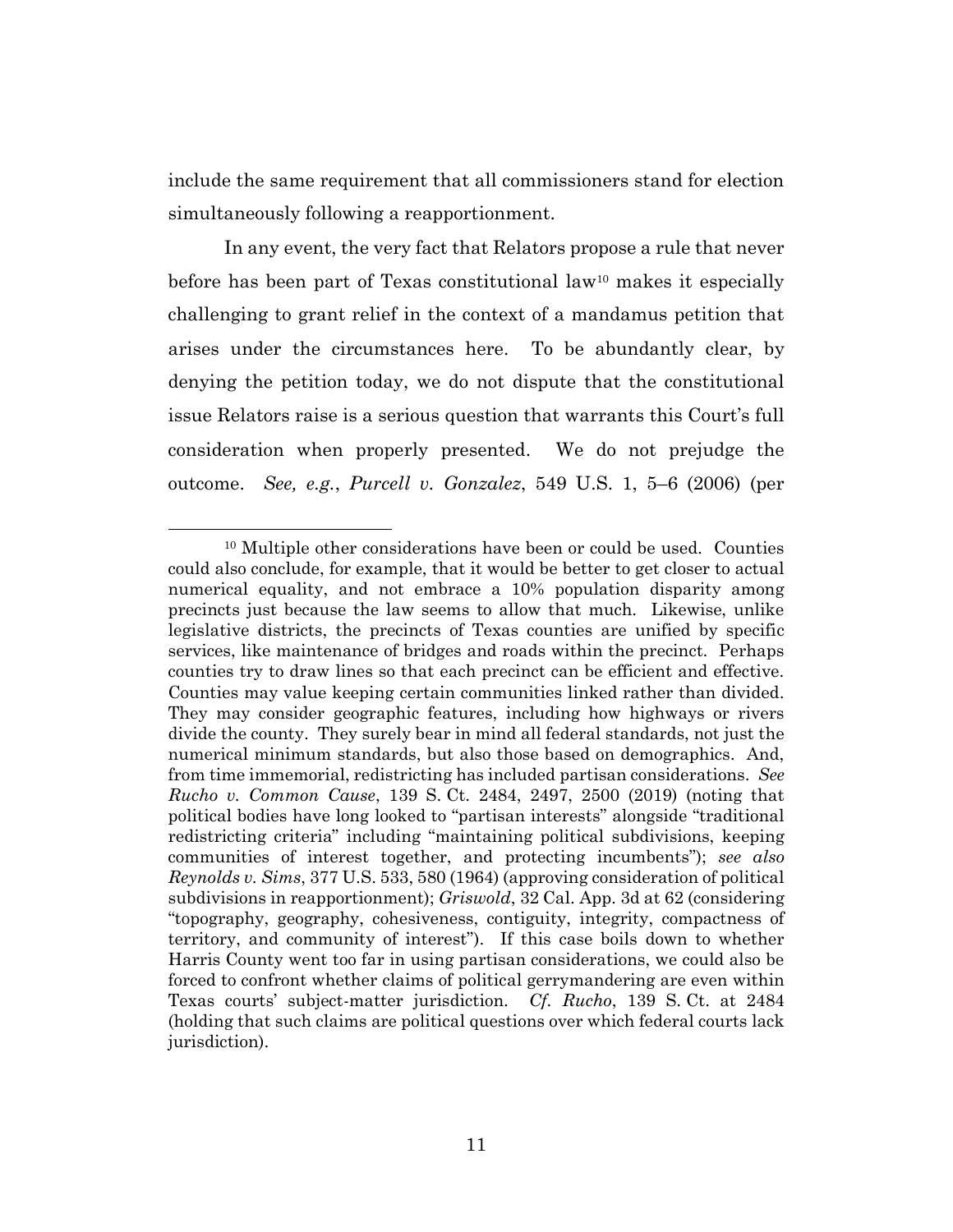curiam) (expressing no opinion on the ultimate disposition and precluding judicial intervention only in light of "the imminence of the election and the inadequate time to resolve the factual disputes").

Instead, we follow our settled precedents that, by rejecting election-law litigation under unjustifiable duress, ensure that when we must eventually address such a significant and fraught question, we will do it with full deliberation and with full consideration of the larger history of our Constitution. The lack of a record and the lack of precision about the requested relief make it impossible for us to proceed that way here, particularly when all involved understand that any relief this Court could grant is already likely to disrupt elections in Harris County, and with every passing day the likely severity of that disruption grows.

We conclude, therefore, that we have no other option than to deny the petition. Even temporarily staying implementation of the already partially implemented precinct lines, as Relators request, would itself disrupt the election just as surely as immediately granting the petition would do so. A stay would prohibit Harris County from proceeding under the new precinct map at a time when the county *must* proceed under one map or another. Though technically temporary, such a stay order at this juncture would have permanent effects. It would require either immediate adoption of new maps (without any guidance from this Court on how to draw a legal map) or delaying the election of commissioners (an extremely disruptive and fraught judicial imposition). The resulting disruption, delay, and confusion—the extent of which we can only imagine—would all be for nothing if the Court ultimately decided that relief is unwarranted. The timing and other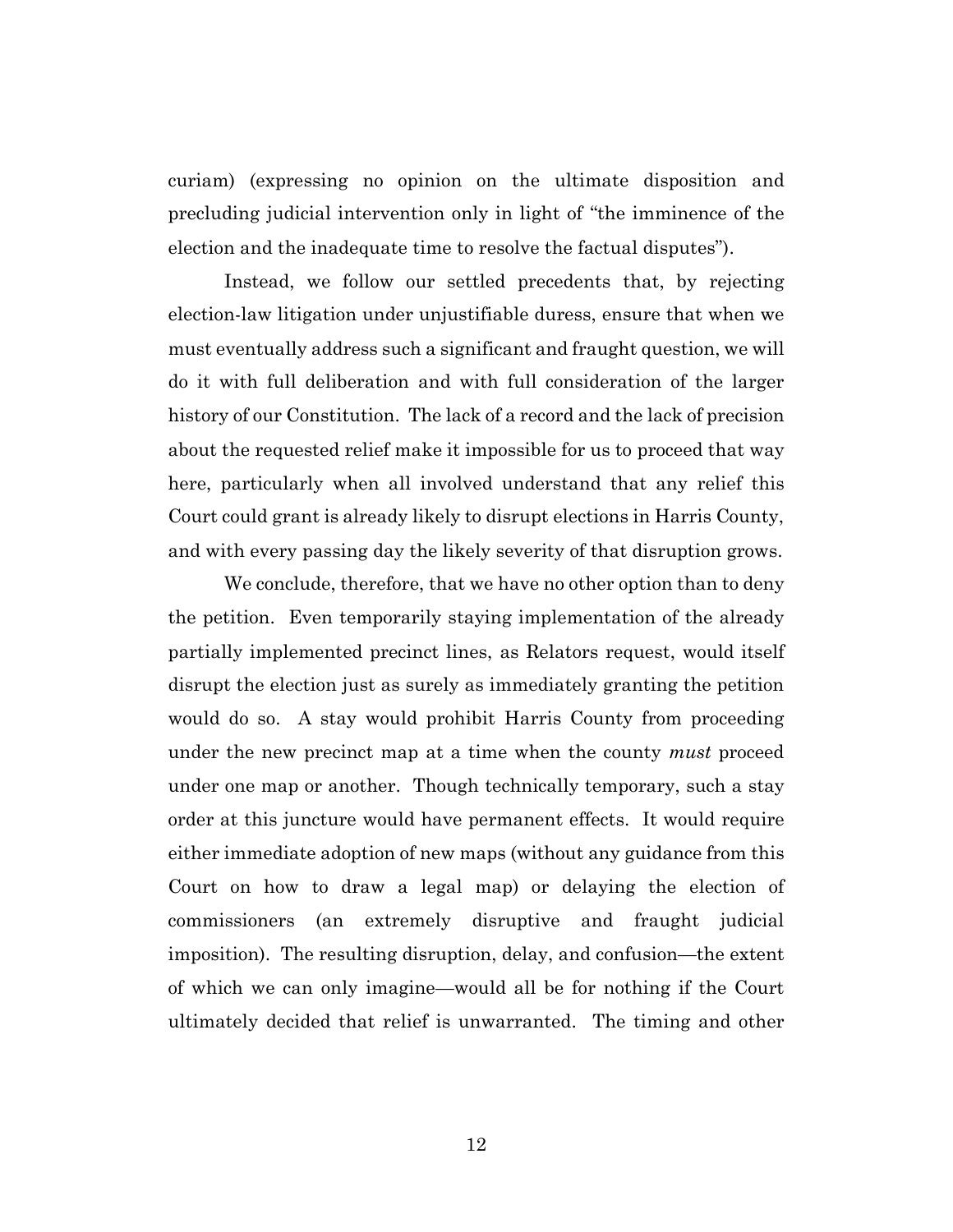circumstances of this mandamus petition give the Court two choices deny it immediately or grant it immediately.

We emphasize that our inability to address the merits of *this*  petition on the eve of the election—because of the timing and nature-ofrelief problems discussed above11—does not by any means establish that there is never any judicial relief that could be given. To assess the Texas Constitution's commands (which may include a command *to the courts* to not interfere, whether in whole or in part), however, we must await a case—whether by appeal or mandamus—that does not require us to contravene the limits on our own authority to intervene in elections.

It remains possible, in fact, that *this case* may yet provide such a vehicle for judicial consideration of the questions presented here. No party disputes that an interlocutory appeal is permissible. Such an appeal could not change the 2022 primary, which has already begun. But the new map, if it stands, will govern Harris County elections for the rest of the decade. If the courts conclude that the map is in fact unconstitutional, the remedial options could, at least in theory, include an election for all four precincts in 2024—or even, again at least in

<sup>11</sup> Respondents likewise raise other problems that the Court would have to address, and which would delay resolution of the case, were the Court to proceed—matters like Relators' standing and the availability of our mandamus jurisdiction for technical reasons. For example, given that Relators chose to litigate the case in district court, is an original mandamus petition filed directly in this Court—essentially as if the district court, who has not been made a party to the mandamus proceeding, had never ruled—a procedurally valid mechanism to pursue relief? And if an original mandamus petition is appropriate, should it not have been filed immediately after the maps were enacted, rather than two months later? We express no view of those or other preliminary issues.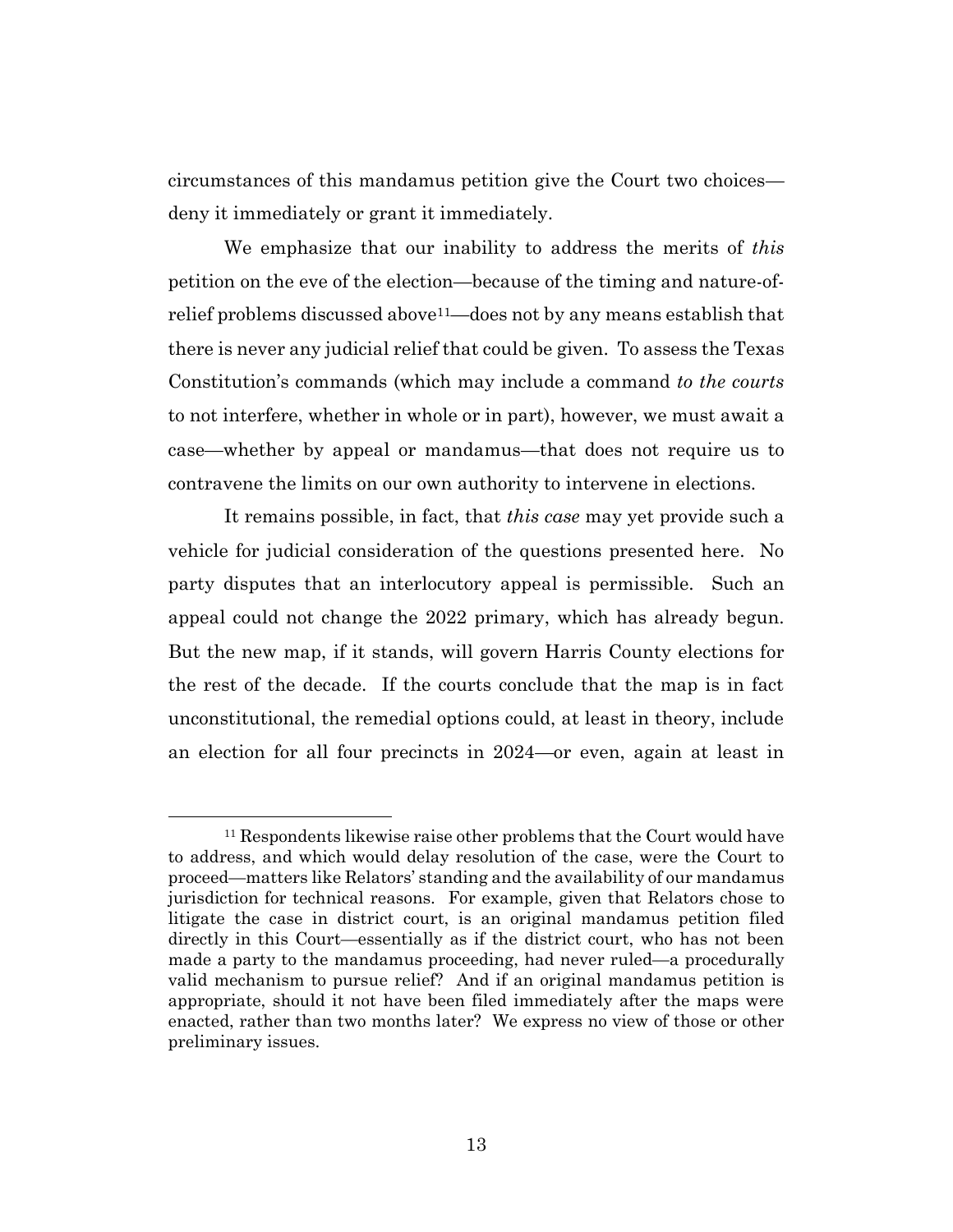theory, for a special election for the two precincts up in 2022. *Cf., e.g.*, *Dollinger v. Jefferson Cnty. Comm'rs Ct.*, 335 F. Supp. 340 (E.D. Tex. 1971). We do not opine as to whether Relators would have any successful claim, whether (if they did) any of these options would be available or appropriate, or even whether the appeal would survive a mootness challenge.

\* \* \*

Judicial relief is all too often thought of as the only relief to be had. That perception is unfortunate. Justice Black's depiction of participation in self-government as each citizen's most precious liberty reminds us that every Texan has a stake in what the rules for elections are. We each vote for a county commissioner, and we all are subject to either temporary disenfranchisement following a redistricting, or vote dilution if precincts are not allocated reasonably closely to population. If this is a problem, Texans do not need our courts to fix it. Just as the legislature proposed a constitutional amendment that allowed the People to amend our Constitution to create staggered terms for county commissioners, and just as the legislature proposed a constitutional amendment that allowed the People to amend our Constitution to ensure that every senatorial district would be subject to election after a redistricting, the legislature and the People could do so here. They could even reassign redistricting authority from commissioners courts or determine that staggered terms for commissioners are no longer desirable. There is no shortage of possible solutions.

Or, of course, the People remain perfectly free to leave things just as they are. In that event, when a proper case comes, this Court will